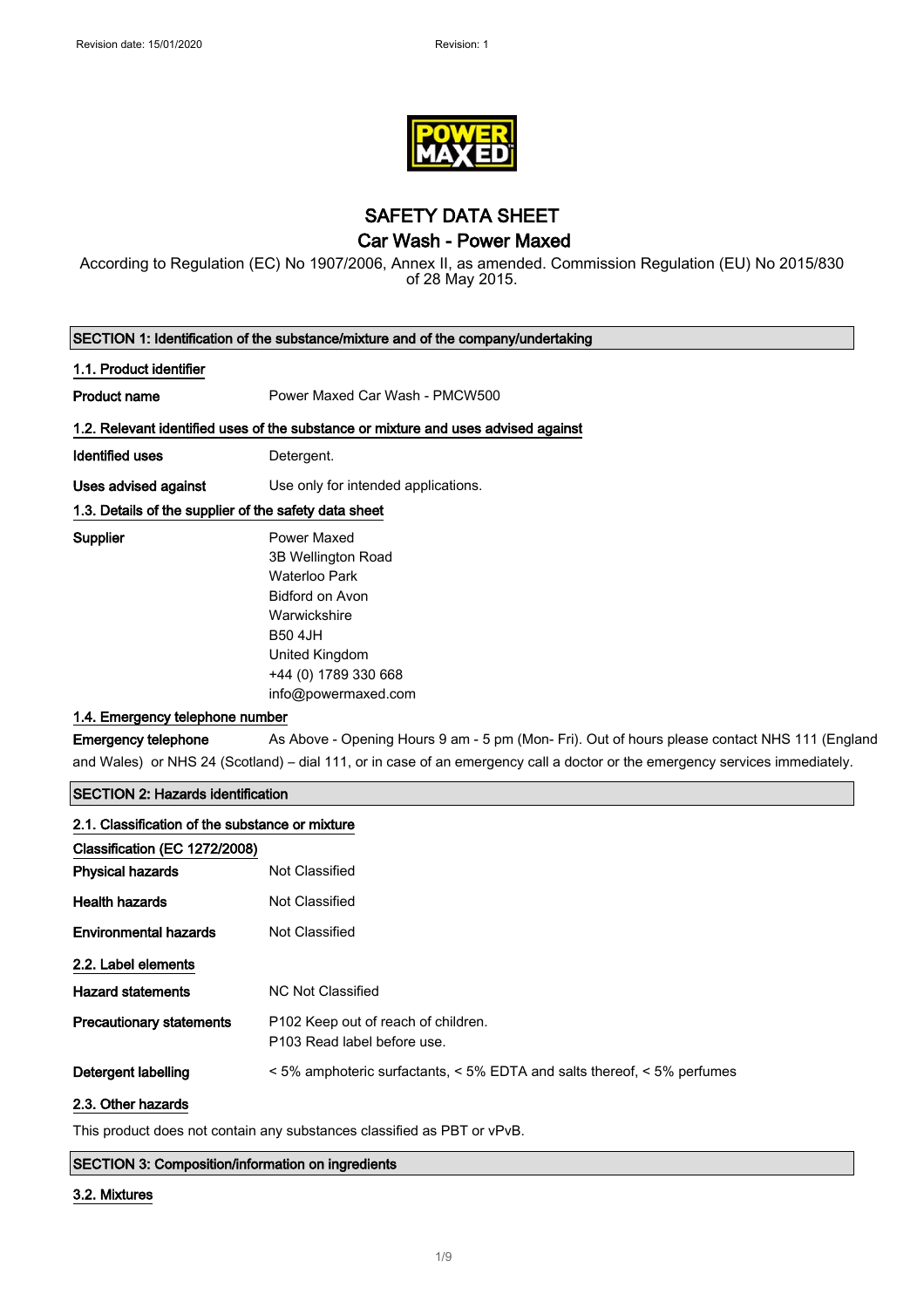| tetrasodium ethylene diamine tetraacetate  |                      | 1%                                                   |  |
|--------------------------------------------|----------------------|------------------------------------------------------|--|
| CAS number: 64-02-8                        | EC number: 200-573-9 | REACH registration number: 01-<br>2119486762-27-XXXX |  |
| Classification                             |                      |                                                      |  |
| Acute Tox. 4 - H302<br>Acute Tox. 3 - H331 |                      |                                                      |  |
| Eye Dam. 1 - H318<br>STOT RE 2 - H373      |                      |                                                      |  |

The full text for all hazard statements is displayed in Section 16.

#### SECTION 4: First aid measures

### 4.1. Description of first aid measures

| <b>General information</b>                                                      | Get medical attention if any discomfort continues. Show this Safety Data Sheet to the medical<br>personnel.                                                                                                                                                                                                                                                                                                                                                                |  |
|---------------------------------------------------------------------------------|----------------------------------------------------------------------------------------------------------------------------------------------------------------------------------------------------------------------------------------------------------------------------------------------------------------------------------------------------------------------------------------------------------------------------------------------------------------------------|--|
| Inhalation                                                                      | Move affected person to fresh air and keep warm and at rest in a position comfortable for<br>breathing. Maintain an open airway. Loosen tight clothing such as collar, tie or belt.                                                                                                                                                                                                                                                                                        |  |
| Ingestion                                                                       | Rinse mouth thoroughly with water. Give a few small glasses of water or milk to drink. Stop if<br>the affected person feels sick as vomiting may be dangerous. Do not induce vomiting unless<br>under the direction of medical personnel. If vomiting occurs, the head should be kept low so<br>that vomit does not enter the lungs. Never give anything by mouth to an unconscious person.<br>Maintain an open airway. Loosen tight clothing such as collar, tie or belt. |  |
| Skin contact                                                                    | Remove affected person from source of contamination. Rinse immediately with plenty of<br>water.                                                                                                                                                                                                                                                                                                                                                                            |  |
| Eye contact                                                                     | Rinse immediately with plenty of water. Remove any contact lenses and open eyelids wide<br>apart. Continue to rinse for at least 10 minutes.                                                                                                                                                                                                                                                                                                                               |  |
| Protection of first aiders                                                      | First aid personnel should wear appropriate protective equipment during any rescue.                                                                                                                                                                                                                                                                                                                                                                                        |  |
| 4.2. Most important symptoms and effects, both acute and delayed                |                                                                                                                                                                                                                                                                                                                                                                                                                                                                            |  |
| <b>General information</b>                                                      | See Section 11 for additional information on health hazards. The severity of the symptoms<br>described will vary dependent on the concentration and the length of exposure.                                                                                                                                                                                                                                                                                                |  |
| Inhalation                                                                      | Prolonged inhalation of high concentrations may damage respiratory system.                                                                                                                                                                                                                                                                                                                                                                                                 |  |
| Ingestion                                                                       | Gastrointestinal symptoms, including upset stomach. Fumes from the stomach contents may<br>be inhaled, resulting in the same symptoms as inhalation.                                                                                                                                                                                                                                                                                                                       |  |
| Skin contact                                                                    | Prolonged contact may cause dryness of the skin.                                                                                                                                                                                                                                                                                                                                                                                                                           |  |
| Eye contact                                                                     | May cause temporary eye irritation.                                                                                                                                                                                                                                                                                                                                                                                                                                        |  |
| 4.3. Indication of any immediate medical attention and special treatment needed |                                                                                                                                                                                                                                                                                                                                                                                                                                                                            |  |
| Notes for the doctor                                                            | Treat symptomatically.                                                                                                                                                                                                                                                                                                                                                                                                                                                     |  |
| <b>Specific treatments</b>                                                      | No special treatment required.                                                                                                                                                                                                                                                                                                                                                                                                                                             |  |
| <b>SECTION 5: Firefighting measures</b>                                         |                                                                                                                                                                                                                                                                                                                                                                                                                                                                            |  |

### 5.1. Extinguishing media

Suitable extinguishing media The product is not flammable. Extinguish with alcohol-resistant foam, carbon dioxide, dry powder or water fog. Use fire-extinguishing media suitable for the surrounding fire.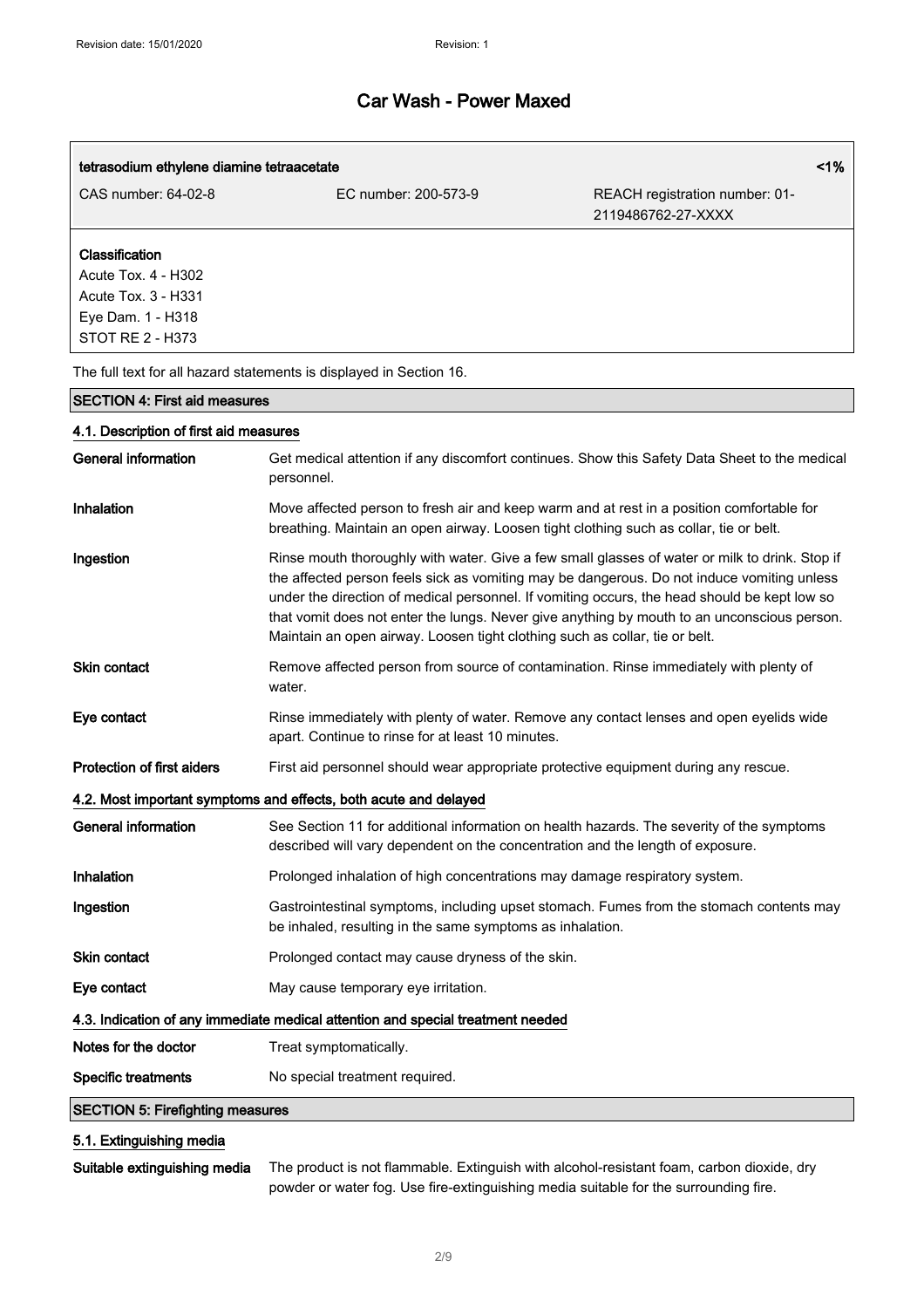| Unsuitable extinguishing<br>media                                        | Do not use water jet as an extinguisher, as this will spread the fire.                                                                                                                                                                                                                                                                                                                                                                                                                                                                                                                                                                                                                                      |  |  |
|--------------------------------------------------------------------------|-------------------------------------------------------------------------------------------------------------------------------------------------------------------------------------------------------------------------------------------------------------------------------------------------------------------------------------------------------------------------------------------------------------------------------------------------------------------------------------------------------------------------------------------------------------------------------------------------------------------------------------------------------------------------------------------------------------|--|--|
| 5.2. Special hazards arising from the substance or mixture               |                                                                                                                                                                                                                                                                                                                                                                                                                                                                                                                                                                                                                                                                                                             |  |  |
| Specific hazards                                                         | Containers can burst violently or explode when heated, due to excessive pressure build-up.                                                                                                                                                                                                                                                                                                                                                                                                                                                                                                                                                                                                                  |  |  |
| <b>Hazardous combustion</b><br>products                                  | Thermal decomposition or combustion products may include the following substances:<br>Harmful gases or vapours.                                                                                                                                                                                                                                                                                                                                                                                                                                                                                                                                                                                             |  |  |
| 5.3. Advice for firefighters                                             |                                                                                                                                                                                                                                                                                                                                                                                                                                                                                                                                                                                                                                                                                                             |  |  |
| Protective actions during<br>firefighting                                | Avoid breathing fire gases or vapours. Evacuate area. Cool containers exposed to heat with<br>water spray and remove them from the fire area if it can be done without risk. Cool containers<br>exposed to flames with water until well after the fire is out. If a leak or spill has not ignited, use<br>water spray to disperse vapours and protect men stopping the leak.                                                                                                                                                                                                                                                                                                                                |  |  |
| Special protective equipment<br>for firefighters                         | Wear positive-pressure self-contained breathing apparatus (SCBA) and appropriate protective<br>clothing. Firefighter's clothing conforming to European standard EN469 (including helmets,<br>protective boots and gloves) will provide a basic level of protection for chemical incidents.                                                                                                                                                                                                                                                                                                                                                                                                                  |  |  |
| <b>SECTION 6: Accidental release measures</b>                            |                                                                                                                                                                                                                                                                                                                                                                                                                                                                                                                                                                                                                                                                                                             |  |  |
| 6.1. Personal precautions, protective equipment and emergency procedures |                                                                                                                                                                                                                                                                                                                                                                                                                                                                                                                                                                                                                                                                                                             |  |  |
| <b>Personal precautions</b>                                              | No action shall be taken without appropriate training or involving any personal risk. Keep<br>unnecessary and unprotected personnel away from the spillage. Wear protective clothing as<br>described in Section 8 of this safety data sheet. Follow precautions for safe handling<br>described in this safety data sheet. Wash thoroughly after dealing with a spillage.                                                                                                                                                                                                                                                                                                                                    |  |  |
| 6.2. Environmental precautions                                           |                                                                                                                                                                                                                                                                                                                                                                                                                                                                                                                                                                                                                                                                                                             |  |  |
| <b>Environmental precautions</b>                                         | Avoid discharge to the aquatic environment.                                                                                                                                                                                                                                                                                                                                                                                                                                                                                                                                                                                                                                                                 |  |  |
| 6.3. Methods and material for containment and cleaning up                |                                                                                                                                                                                                                                                                                                                                                                                                                                                                                                                                                                                                                                                                                                             |  |  |
| Methods for cleaning up                                                  | Wear protective clothing as described in Section 8 of this safety data sheet. Clear up spills<br>immediately and dispose of waste safely. Reuse or recycle products wherever possible.<br>Absorb spillage to prevent material damage. Flush contaminated area with plenty of water.<br>Wash thoroughly after dealing with a spillage. Neutralise with acid. Caution. May generate<br>heat. Following dilution and neutralisation, discharge to the sewer with plenty of water may be<br>permitted. The requirements of the local water authority must be complied with if<br>contaminated water is flushed directly to the sewer. Dispose of contents/container in<br>accordance with national regulations. |  |  |
| 6.4. Reference to other sections                                         |                                                                                                                                                                                                                                                                                                                                                                                                                                                                                                                                                                                                                                                                                                             |  |  |
| Reference to other sections                                              | For personal protection, see Section 8. For waste disposal, see Section 13.                                                                                                                                                                                                                                                                                                                                                                                                                                                                                                                                                                                                                                 |  |  |
| <b>SECTION 7: Handling and storage</b>                                   |                                                                                                                                                                                                                                                                                                                                                                                                                                                                                                                                                                                                                                                                                                             |  |  |
|                                                                          | 7.1. Precautions for safe handling                                                                                                                                                                                                                                                                                                                                                                                                                                                                                                                                                                                                                                                                          |  |  |
| <b>Usage precautions</b>                                                 | Read and follow manufacturer's recommendations. Wear protective clothing as described in<br>Section 8 of this safety data sheet. Keep away from food, drink and animal feeding stuffs.<br>Handle all packages and containers carefully to minimise spills. Keep container tightly sealed<br>when not in use. Avoid the formation of mists.                                                                                                                                                                                                                                                                                                                                                                  |  |  |

Advice on general occupational hygiene Wash promptly if skin becomes contaminated. Take off contaminated clothing. Wash contaminated clothing before reuse. Do not eat, drink or smoke when using this product. Wash at the end of each work shift and before eating, smoking and using the toilet. Change work clothing daily before leaving workplace.

#### 7.2. Conditions for safe storage, including any incompatibilities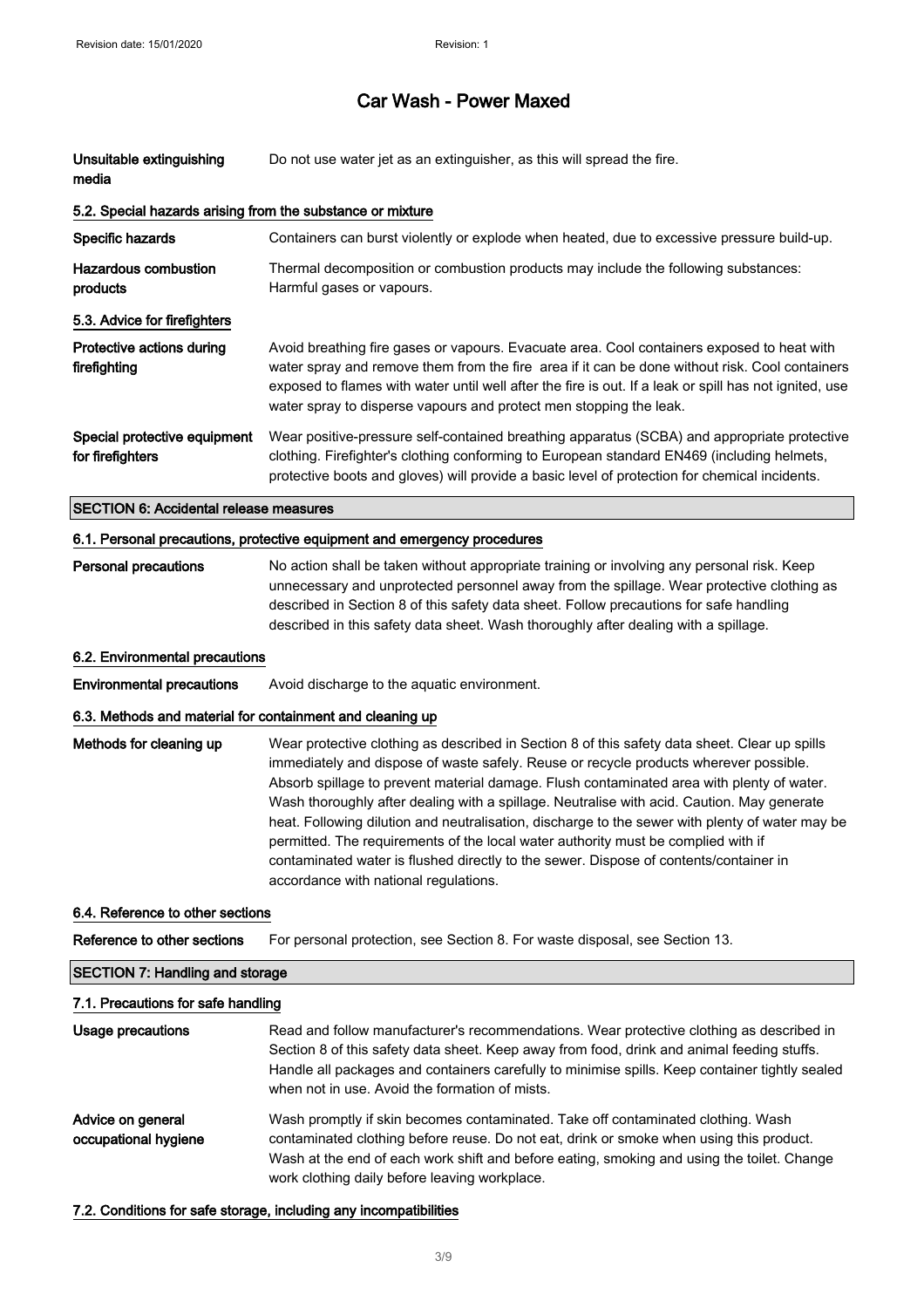| Storage precautions                                     | Store away from incompatible materials (see Section 10). No specific recommendations.<br>Store away from the following materials: Acids. |
|---------------------------------------------------------|------------------------------------------------------------------------------------------------------------------------------------------|
| Storage class                                           | Acid-reactive storage.                                                                                                                   |
| 7.3. Specific end use(s)                                |                                                                                                                                          |
| Specific end use(s)                                     | The identified uses for this product are detailed in Section 1.2.                                                                        |
| <b>SECTION 8: Exposure controls/Personal protection</b> |                                                                                                                                          |
|                                                         |                                                                                                                                          |

#### 8.1. Control parameters

#### tetrasodium ethylene diamine tetraacetate (CAS: 64-02-8)

| <b>DNEL</b> | Workers - Inhalation; Long term systemic effects: 1.5 mg/m <sup>3</sup>                                                       |
|-------------|-------------------------------------------------------------------------------------------------------------------------------|
| <b>PNEC</b> | Fresh water; 2.86 mg/l<br>marine water; 0.286 mg/l<br>Intermittent release; 1.56 mg/l<br>Soil: 0.937 mg/kg<br>STP; 55.94 mg/l |
|             |                                                                                                                               |

#### 8.2. Exposure controls

#### Protective equipment



Appropriate engineering

controls

controls

Provide adequate ventilation. Good general ventilation should be adequate to control worker exposure to airborne contaminants.

Eye/face protection Eyewear complying with an approved standard should be worn if a risk assessment indicates eye contact is possible. Personal protective equipment for eye and face protection should comply with European Standard EN166. The following protection should be worn: Chemical splash goggles.

Hand protection **Chemical-resistant, impervious gloves complying with an approved standard should be worn if** a risk assessment indicates skin contact is possible. The most suitable glove should be chosen in consultation with the glove supplier/manufacturer, who can provide information about the breakthrough time of the glove material. To protect hands from chemicals, gloves should comply with European Standard EN374. Considering the data specified by the glove manufacturer, check during use that the gloves are retaining their protective properties and change them as soon as any deterioration is detected. Frequent changes are recommended.

Other skin and body protection Appropriate footwear and additional protective clothing complying with an approved standard should be worn if a risk assessment indicates skin contamination is possible.

Hygiene measures Provide eyewash station and safety shower. Contaminated work clothing should not be allowed out of the workplace. Wash contaminated clothing before reuse. Clean equipment and the work area every day. Good personal hygiene procedures should be implemented. Wash at the end of each work shift and before eating, smoking and using the toilet. When using do not eat, drink or smoke.

Respiratory protection Respiratory protection complying with an approved standard should be worn if a risk assessment indicates inhalation of contaminants is possible. Provide adequate ventilation. Large Spillages: If ventilation is inadequate, suitable respiratory protection must be worn.

Environmental exposure Not regarded as dangerous for the environment.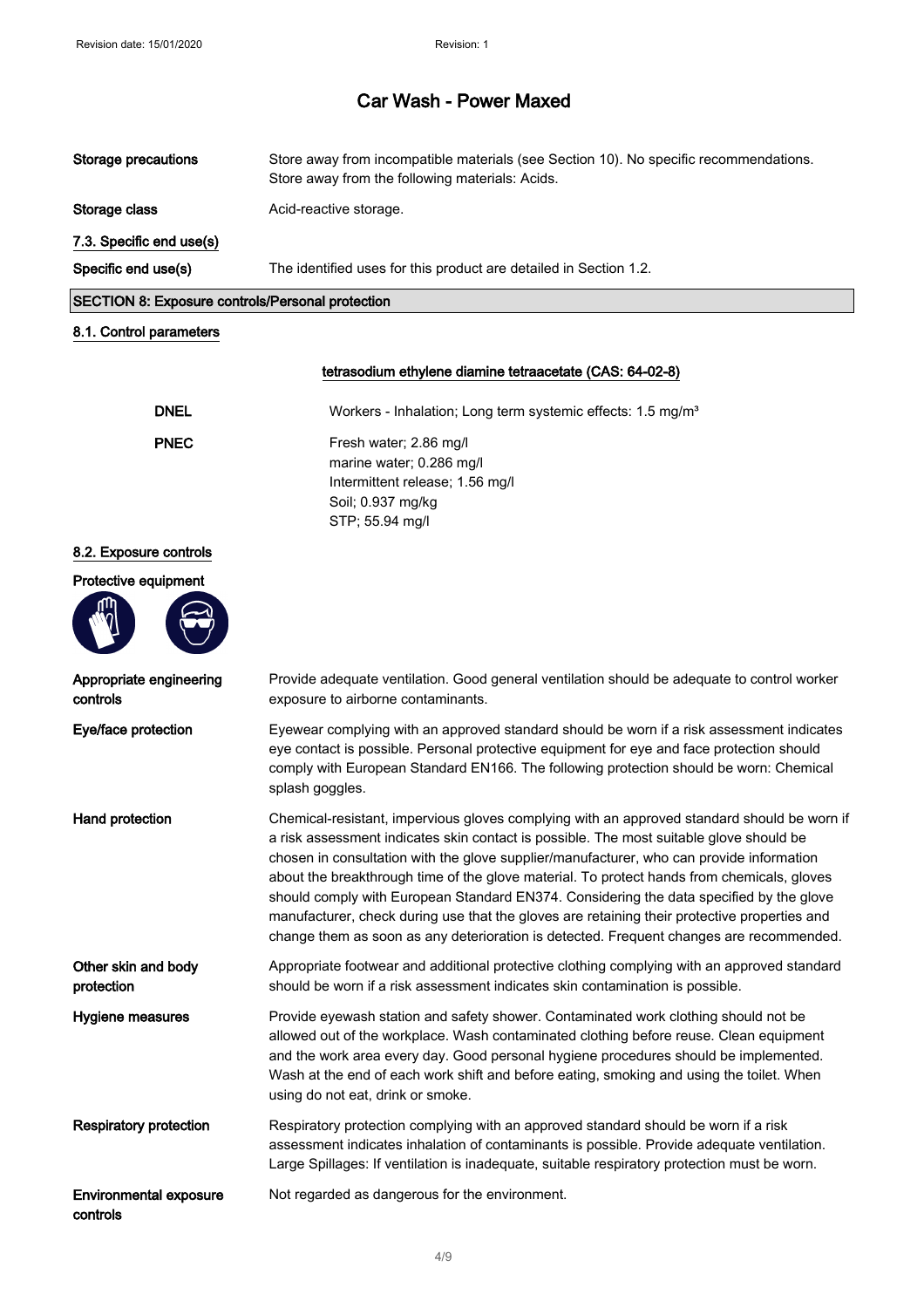| <b>SECTION 9: Physical and chemical properties</b>         |                                                             |  |
|------------------------------------------------------------|-------------------------------------------------------------|--|
| 9.1. Information on basic physical and chemical properties |                                                             |  |
| Appearance                                                 | Coloured liquid.                                            |  |
| Colour                                                     | Purple.                                                     |  |
| Odour                                                      | Cherry.                                                     |  |
| <b>Odour threshold</b>                                     | Not determined.                                             |  |
| pH                                                         | pH (concentrated solution): ~10.5                           |  |
| <b>Melting point</b>                                       | Not determined.                                             |  |
| Initial boiling point and range                            | Not determined.                                             |  |
| Flash point                                                | Not determined.                                             |  |
| <b>Evaporation rate</b>                                    | Not determined.                                             |  |
| <b>Evaporation factor</b>                                  | Not determined.                                             |  |
| Flammability (solid, gas)                                  | Not determined.                                             |  |
| Upper/lower flammability or<br>explosive limits            | Not determined.                                             |  |
| Other flammability                                         | Not determined.                                             |  |
| Vapour pressure                                            | Not determined.                                             |  |
| Vapour density                                             | Not determined.                                             |  |
| <b>Relative density</b>                                    | ~1                                                          |  |
| <b>Bulk density</b>                                        | Not determined.                                             |  |
| Solubility(ies)                                            | Soluble in water.                                           |  |
| <b>Partition coefficient</b>                               | Not determined.                                             |  |
| Auto-ignition temperature                                  | Not determined.                                             |  |
| <b>Decomposition Temperature</b>                           | Not determined.                                             |  |
| <b>Viscosity</b>                                           | Not determined.                                             |  |
| <b>Explosive properties</b>                                | Not determined.                                             |  |
| Explosive under the influence<br>of a flame                | Not considered to be explosive.                             |  |
| <b>Oxidising properties</b>                                | Not determined.                                             |  |
| <b>Comments</b>                                            | Information given is applicable to the product as supplied. |  |
| 9.2. Other information                                     |                                                             |  |
| Other information                                          | Not available.                                              |  |
| Refractive index                                           | Not determined.                                             |  |
| Particle size                                              | Not determined.                                             |  |
| Molecular weight                                           | Not determined.                                             |  |
| <b>Volatility</b>                                          | Not determined.                                             |  |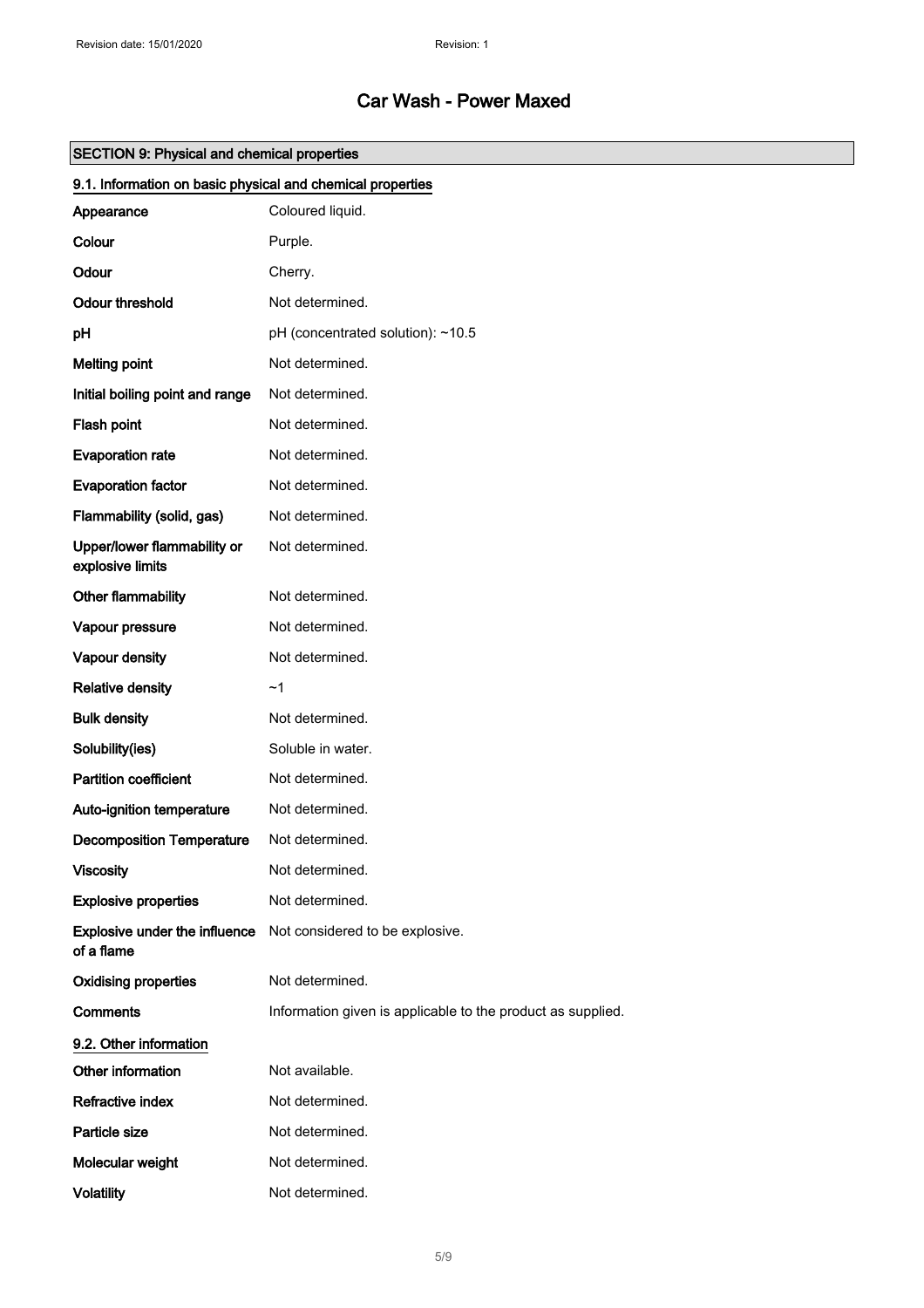| Saturation concentration                     | Not determined.                                                                                                                                                         |
|----------------------------------------------|-------------------------------------------------------------------------------------------------------------------------------------------------------------------------|
| <b>Critical temperature</b>                  | Not determined.                                                                                                                                                         |
| Volatile organic compound                    | Not determined.                                                                                                                                                         |
| <b>SECTION 10: Stability and reactivity</b>  |                                                                                                                                                                         |
| 10.1. Reactivity                             |                                                                                                                                                                         |
| <b>Reactivity</b>                            | See the other subsections of this section for further details.                                                                                                          |
| 10.2. Chemical stability                     |                                                                                                                                                                         |
| <b>Stability</b>                             | Stable at normal ambient temperatures and when used as recommended. Stable under the<br>prescribed storage conditions.                                                  |
| 10.3. Possibility of hazardous reactions     |                                                                                                                                                                         |
| Possibility of hazardous<br>reactions        | No potentially hazardous reactions known.                                                                                                                               |
| 10.4. Conditions to avoid                    |                                                                                                                                                                         |
| Conditions to avoid                          | There are no known conditions that are likely to result in a hazardous situation.                                                                                       |
| 10.5. Incompatible materials                 |                                                                                                                                                                         |
| Materials to avoid                           | Acid anhydrides. Acids. Phenols, cresols.                                                                                                                               |
| 10.6. Hazardous decomposition products       |                                                                                                                                                                         |
| Hazardous decomposition<br>products          | Does not decompose when used and stored as recommended. Thermal decomposition or<br>combustion products may include the following substances: Harmful gases or vapours. |
| <b>SECTION 11: Toxicological information</b> |                                                                                                                                                                         |
| 11.1. Information on toxicological effects   |                                                                                                                                                                         |
| Acute toxicity - oral<br>Summary             | Based on available data the classification criteria are not met.                                                                                                        |
| Acute toxicity - dermal                      |                                                                                                                                                                         |
| Summary                                      | Based on available data the classification criteria are not met.                                                                                                        |
| Acute toxicity - inhalation<br>Summary       | Based on available data the classification criteria are not met.                                                                                                        |
| <b>ATE inhalation (dusts/mists)</b><br>mg/l) | 336.7                                                                                                                                                                   |
| Skin corrosion/irritation<br>Summary         | Based on available data the classification criteria are not met.                                                                                                        |
| <b>Extreme pH</b>                            | Moderate $pH$ ( $> 2$ and $< 11.5$ ).                                                                                                                                   |
| Serious eye damage/irritation<br>Summary     | Based on available data the classification criteria are not met.                                                                                                        |
| <b>Respiratory sensitisation</b><br>Summary  | Based on available data the classification criteria are not met.                                                                                                        |
| <b>Skin sensitisation</b><br>Summary         | Based on available data the classification criteria are not met.                                                                                                        |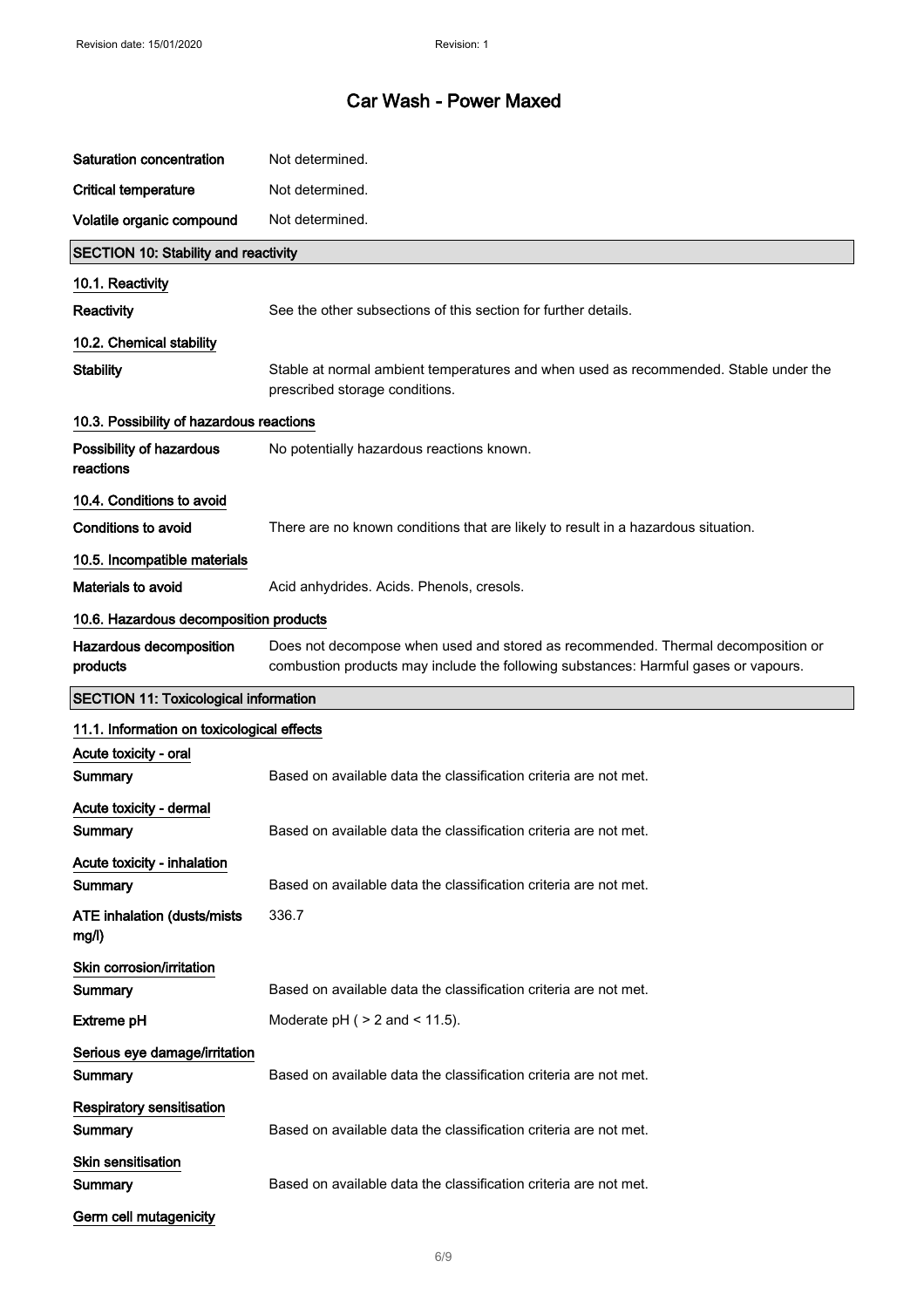| Summary                                            | Based on available data the classification criteria are not met.                                                                                                                             |
|----------------------------------------------------|----------------------------------------------------------------------------------------------------------------------------------------------------------------------------------------------|
| Carcinogenicity                                    |                                                                                                                                                                                              |
| Summary                                            | Based on available data the classification criteria are not met.                                                                                                                             |
| <b>IARC</b> carcinogenicity                        | None of the ingredients are listed or exempt.                                                                                                                                                |
| Reproductive toxicity                              |                                                                                                                                                                                              |
| <b>Summary</b>                                     | Based on available data the classification criteria are not met.                                                                                                                             |
| Specific target organ toxicity - single exposure   |                                                                                                                                                                                              |
| Summary                                            | Based on available data the classification criteria are not met.                                                                                                                             |
| Specific target organ toxicity - repeated exposure |                                                                                                                                                                                              |
| Summary                                            | Based on available data the classification criteria are not met.                                                                                                                             |
| <b>Aspiration hazard</b>                           |                                                                                                                                                                                              |
| Summary                                            | Based on available data the classification criteria are not met.                                                                                                                             |
| <b>General information</b>                         | No specific health hazards known. The severity of the symptoms described will vary<br>dependent on the concentration and the length of exposure.                                             |
| Inhalation                                         | Prolonged inhalation of high concentrations may damage respiratory system.                                                                                                                   |
| Ingestion                                          | Gastrointestinal symptoms, including upset stomach. Fumes from the stomach contents may<br>be inhaled, resulting in the same symptoms as inhalation.                                         |
| <b>Skin contact</b>                                | Prolonged contact may cause dryness of the skin.                                                                                                                                             |
| Eye contact                                        | May cause temporary eye irritation.                                                                                                                                                          |
| Route of exposure                                  | Ingestion Inhalation Skin and/or eye contact                                                                                                                                                 |
| <b>Target organs</b>                               | No specific target organs known.                                                                                                                                                             |
| <b>SECTION 12: Ecological information</b>          |                                                                                                                                                                                              |
| Ecotoxicity                                        | Not regarded as dangerous for the environment. However, large or frequent spills may have<br>hazardous effects on the environment.                                                           |
| 12.1. Toxicity                                     |                                                                                                                                                                                              |
| Acute aquatic toxicity                             |                                                                                                                                                                                              |
| Summary                                            | Based on available data the classification criteria are not met.                                                                                                                             |
| Chronic aquatic toxicity                           |                                                                                                                                                                                              |
| Summary                                            | Based on available data the classification criteria are not met.                                                                                                                             |
| 12.2. Persistence and degradability                |                                                                                                                                                                                              |
|                                                    | Persistence and degradability The surfactant(s) contained in this product complies(comply) with the biodegradability criteria<br>as laid down in Regulation (EC) No. 648/2004 on detergents. |
| 12.3. Bioaccumulative potential                    |                                                                                                                                                                                              |
| <b>Bioaccumulative potential</b>                   | No data available on bioaccumulation.                                                                                                                                                        |
| <b>Partition coefficient</b>                       | Not determined.                                                                                                                                                                              |
| 12.4. Mobility in soil                             |                                                                                                                                                                                              |
| <b>Mobility</b>                                    | The product is water-soluble and may spread in water systems. The product is non-volatile.                                                                                                   |
| 12.5. Results of PBT and vPvB assessment           |                                                                                                                                                                                              |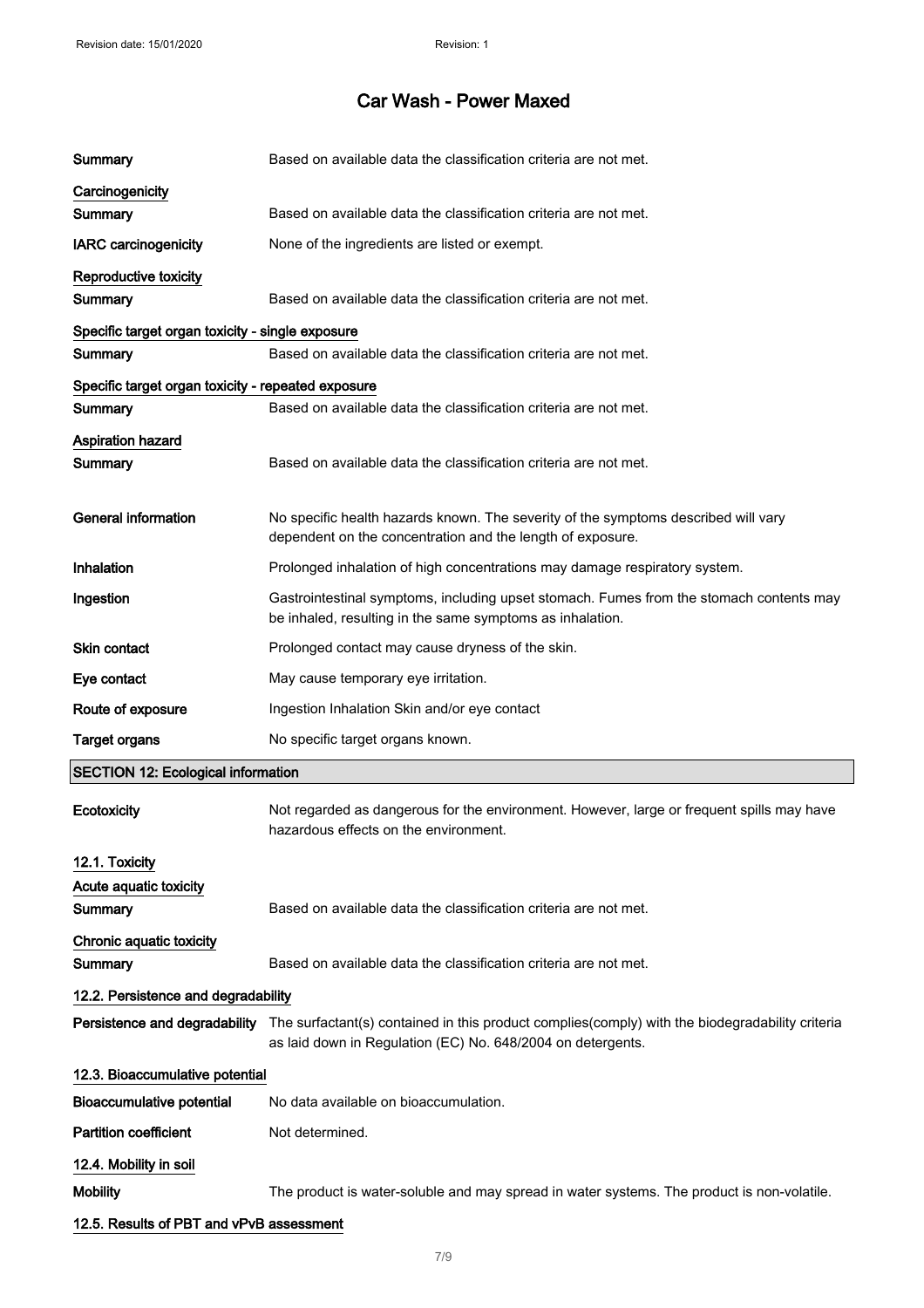| Results of PBT and vPvB<br>assessment                                                          | This product does not contain any substances classified as PBT or vPvB.                                                                                                                                                                                                                                                                                                                                                       |
|------------------------------------------------------------------------------------------------|-------------------------------------------------------------------------------------------------------------------------------------------------------------------------------------------------------------------------------------------------------------------------------------------------------------------------------------------------------------------------------------------------------------------------------|
| 12.6. Other adverse effects                                                                    |                                                                                                                                                                                                                                                                                                                                                                                                                               |
| Other adverse effects                                                                          | None known.                                                                                                                                                                                                                                                                                                                                                                                                                   |
| <b>SECTION 13: Disposal considerations</b>                                                     |                                                                                                                                                                                                                                                                                                                                                                                                                               |
| 13.1. Waste treatment methods                                                                  |                                                                                                                                                                                                                                                                                                                                                                                                                               |
| <b>General information</b>                                                                     | The generation of waste should be minimised or avoided wherever possible. Reuse or recycle<br>products wherever possible. This material and its container must be disposed of in a safe<br>way. Disposal of this product, process solutions, residues and by-products should at all times<br>comply with the requirements of environmental protection and waste disposal legislation and<br>any local authority requirements. |
| <b>Disposal methods</b>                                                                        | Dispose of surplus products and those that cannot be recycled via a licensed waste disposal<br>contractor. Waste packaging should be collected for reuse or recycling. Incineration or landfill<br>should only be considered when recycling is not feasible. Waste should not be disposed of<br>untreated to the sewer unless fully compliant with the requirements of the local water<br>authority.                          |
| <b>SECTION 14: Transport information</b>                                                       |                                                                                                                                                                                                                                                                                                                                                                                                                               |
| General                                                                                        | The product is not covered by international regulations on the transport of dangerous goods<br>(IMDG, IATA, ADR/RID).                                                                                                                                                                                                                                                                                                         |
| 14.1. UN number                                                                                |                                                                                                                                                                                                                                                                                                                                                                                                                               |
| Not applicable.                                                                                |                                                                                                                                                                                                                                                                                                                                                                                                                               |
| 14.2. UN proper shipping name                                                                  |                                                                                                                                                                                                                                                                                                                                                                                                                               |
| Not applicable.                                                                                |                                                                                                                                                                                                                                                                                                                                                                                                                               |
| 14.3. Transport hazard class(es)                                                               |                                                                                                                                                                                                                                                                                                                                                                                                                               |
| No transport warning sign required.                                                            |                                                                                                                                                                                                                                                                                                                                                                                                                               |
| 14.4. Packing group                                                                            |                                                                                                                                                                                                                                                                                                                                                                                                                               |
| Not applicable.                                                                                |                                                                                                                                                                                                                                                                                                                                                                                                                               |
| 14.5. Environmental hazards                                                                    |                                                                                                                                                                                                                                                                                                                                                                                                                               |
| Environmentally hazardous substance/marine pollutant<br>No.                                    |                                                                                                                                                                                                                                                                                                                                                                                                                               |
| 14.6. Special precautions for user                                                             |                                                                                                                                                                                                                                                                                                                                                                                                                               |
| Not applicable.                                                                                |                                                                                                                                                                                                                                                                                                                                                                                                                               |
|                                                                                                | 14.7. Transport in bulk according to Annex II of MARPOL and the IBC Code                                                                                                                                                                                                                                                                                                                                                      |
| Transport in bulk according to Not applicable.<br>Annex II of MARPOL 73/78<br>and the IBC Code |                                                                                                                                                                                                                                                                                                                                                                                                                               |
| <b>SECTION 15: Regulatory information</b>                                                      |                                                                                                                                                                                                                                                                                                                                                                                                                               |
|                                                                                                | 15.1. Safety, health and environmental regulations/legislation specific for the substance or mixture                                                                                                                                                                                                                                                                                                                          |